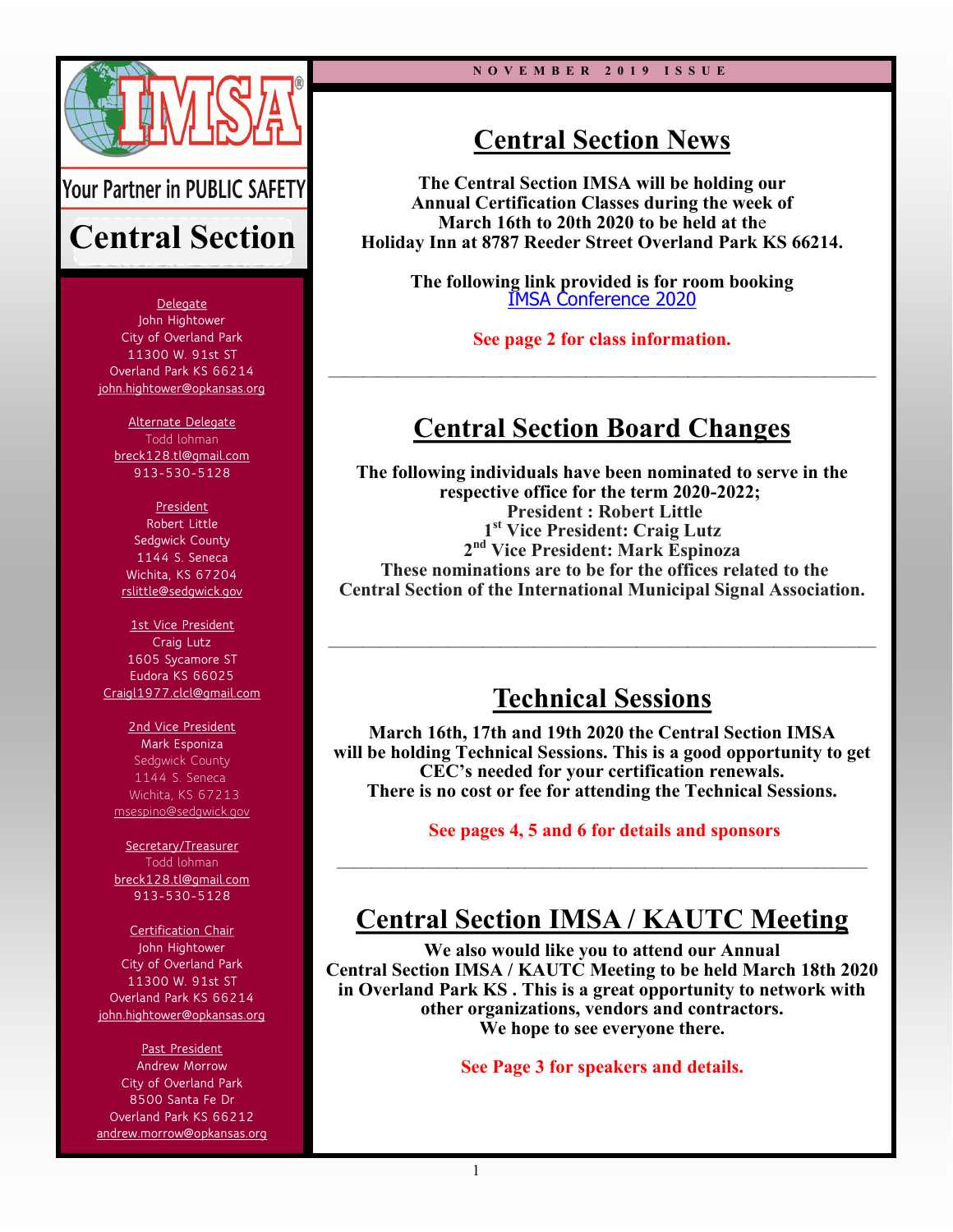## **March 2020 Conference Registration Form**

| <b>New Certification Classes</b>                                                                                                                                                                                                                                                                               |              |  | <b>Re-Certification Classes</b>                                                 |              |                  |
|----------------------------------------------------------------------------------------------------------------------------------------------------------------------------------------------------------------------------------------------------------------------------------------------------------------|--------------|--|---------------------------------------------------------------------------------|--------------|------------------|
| March 16th-17th, 2020 (All classes from<br>$8:00$ am to 5:00 pm)                                                                                                                                                                                                                                               | <b>Price</b> |  | March 16th-17th, 2020 (All classes<br><b>Attending</b> from 8:00 am to 5:00 pm) | <b>Price</b> | <b>Attending</b> |
| <b>Signs II</b>                                                                                                                                                                                                                                                                                                | \$400.00     |  | <b>Signs II</b>                                                                 | \$225.00     |                  |
| <b>Traffic Signal II Field</b>                                                                                                                                                                                                                                                                                 | \$400.00     |  | <b>Traffic Signal II Field</b>                                                  | \$225.00     |                  |
| <b>Work Zone</b>                                                                                                                                                                                                                                                                                               | \$450.00     |  | <b>Work Zone</b>                                                                | \$225.00     |                  |
| <b>Traffic Signal Construction II</b>                                                                                                                                                                                                                                                                          | \$400.00     |  | <b>Traffic Signal Construction II</b>                                           | \$225.00     |                  |
| <b>Roadway Lighting II</b>                                                                                                                                                                                                                                                                                     | \$400.00     |  | <b>Roadway Lighting II</b>                                                      | \$225.00     |                  |
| <b>Transportation Center System Specialist I</b>                                                                                                                                                                                                                                                               | \$400.00     |  | <b>Transportation Center System Specialist I</b>                                | \$225.00     |                  |
| March 19th-20, 2020 (All classes from<br>$8:00$ am to 5:00 pm)                                                                                                                                                                                                                                                 | <b>Price</b> |  | March 16th-17th, 2020 (All classes<br>Attending from 8:00 am to 5:00 pm)        | <b>Price</b> | <b>Attending</b> |
| <b>Traffic Signal I</b>                                                                                                                                                                                                                                                                                        | \$400.00     |  | <b>Traffic Signal I</b>                                                         | \$225.00     |                  |
| <b>Signs and Markings I</b>                                                                                                                                                                                                                                                                                    | \$400.00     |  | <b>Signs and Markings I</b>                                                     | \$225.00     |                  |
| <b>Traffic Signal Inspection I</b>                                                                                                                                                                                                                                                                             | \$400.00     |  | <b>Traffic Signal Inspection I</b>                                              | \$225.00     |                  |
| <b>Roadway Lighting I</b>                                                                                                                                                                                                                                                                                      | \$400.00     |  | <b>Roadway Lighting I</b>                                                       | \$225.00     |                  |
| <b>Markings II</b>                                                                                                                                                                                                                                                                                             | \$400.00     |  | <b>Markings II</b>                                                              | \$225.00     |                  |
| <b>Transportation Center System Specialist II</b>                                                                                                                                                                                                                                                              | \$400.00     |  | <b>Transportation Center System Specialist II</b>                               | \$225.00     |                  |
| March 20, 2020 (All Challenge Exams will be given after 12:00PM)                                                                                                                                                                                                                                               |              |  |                                                                                 | <b>Price</b> | # Attending      |
| <b>Name of Exam Challenging -</b><br><b>Member Pricing</b>                                                                                                                                                                                                                                                     |              |  |                                                                                 | \$150.00     |                  |
| <b>Name of Exam Challenging -</b>                                                                                                                                                                                                                                                                              |              |  | <b>Non Member Pricing</b>                                                       | \$200.00     |                  |
| <b>Central Section IMSA / KAUTC Annual Meeting</b>                                                                                                                                                                                                                                                             |              |  |                                                                                 |              |                  |
| <b>March 18th 2020</b>                                                                                                                                                                                                                                                                                         |              |  |                                                                                 | <b>Price</b> | # Attending      |
| <b>Meeting Registration</b>                                                                                                                                                                                                                                                                                    |              |  |                                                                                 | \$50.00      |                  |
| Vendor Table (includes one registration for meeting; additional attendees add \$45.00 per person)                                                                                                                                                                                                              |              |  |                                                                                 | \$150.00     |                  |
| ** Notice of cancellation must be done 14 days prior to start of event to receive a full refund **<br>** All Renewals of Certifications go through IMSA International**<br>If you must cancel, we'll be sorry you won't be able to attend this exceptional learning and networking experience! However, we un- |              |  |                                                                                 |              |                  |

**derstand that things happen so if you can't attend, please notify us in writing by February 28th 2020 . Refunds will be processed less a \$75 administration fee. No refunds will be made after February 28th 2020 or for no shows. Cancellations may be submitted via email to [centralsectionimsa@gmail.com,](mailto:centralsectionimsa@gmail.com?subject=Class%20Cancellations) or via mail to John Hightower 11300 W 91st ST Overland Park KS 66214. All registrations received between March 1st to March 13th 2020 will be charged a \$50.00 late fee.** 

**Any registrations received after March 1st will not be accepted.**

**Fees include manual, materials and exam.** 

**Send all registration forms by email or mail to: John Hightower, 11300 W. 91st ST, Overland Park, KS 66214 [centralsectionimsa@gmail.com](mailto:centralsectionimsa@gmail.com?subject=Class%20Registrations)**

**Name (s) Name (s)** *n n n* **<b>***n n n n n n n n n n n n n n n n n n n n n n n n n n n n n n n* 

**Address\_\_\_\_\_\_\_\_\_\_\_\_\_\_\_\_\_\_\_\_\_\_\_\_\_\_\_\_\_\_\_\_\_\_\_\_\_\_\_\_\_\_\_\_\_\_\_\_\_\_\_\_\_\_\_\_\_\_\_\_\_\_\_\_\_\_\_\_\_\_\_\_\_\_\_\_\_**

 $Company/Vendor$ 

**Make all checks c/o Central Section IMSA or to register online click the following link [www.centralsectionimsa.org](http://www.centralsectionimsa.org/)**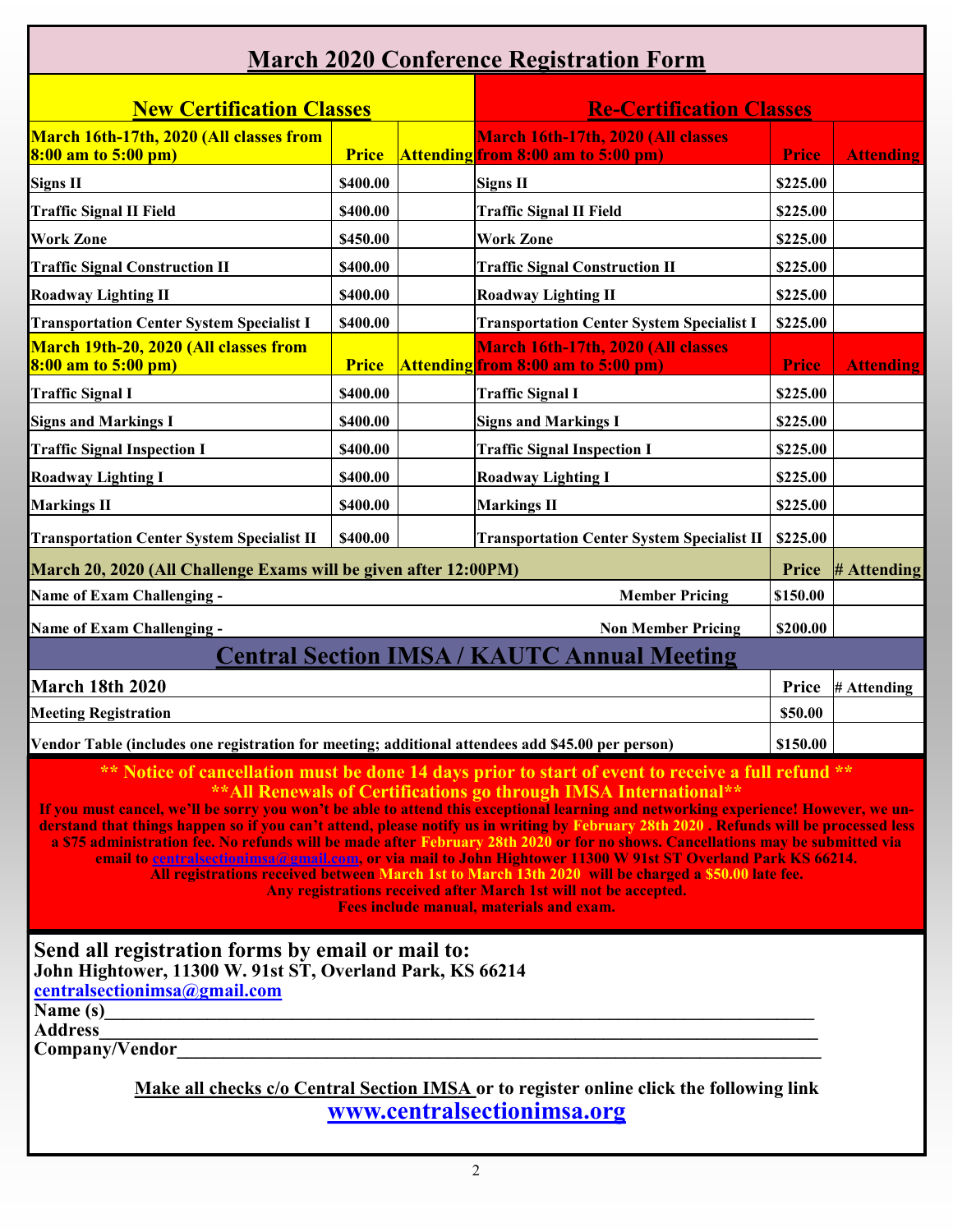

# **Your Partner in PUBLIC SAFETY**

**Central Section IMSA / KAUTC Annual Conference March 18th 2020 Holiday Inn 8787 Reeder Central Section Overland Park KS 66214** 

## **IMSA/KAUTC Annual Conference Speaker Schedule**

| 7:30am-9:00am-Registration and Breakfast Buffet                           |
|---------------------------------------------------------------------------|
| 8:00am-9:00am-KAUTC Board Meeting                                         |
| 9:00am-9:15am-Welcome and Introductions                                   |
| 9:15am-9:45am-FHWA Update and KDOT Update                                 |
| 9:45am-10:15am-Presentation-                                              |
| 10:15am-10:30 am-Vendor Time / Break                                      |
| 10:30am-11:00am-Presentation-                                             |
| $11:00am - 11:30am-Presentation-$<br>11:30am-12:00 pm Vendor Time / Break |
| 12:00pm-1:00 pm Lunch Buffet                                              |
| 1:00pm-1:30pm - IMSA Business Meeting                                     |
| 1:30pm-1:45pm - Vendor Time / Break                                       |
| 1:45pm -2:15pm-Presentation-                                              |
| 2:15pm-2:45pm-Presentation-                                               |
| 2:45pm-3:00pm-Vendor Time / Break                                         |
| 3:00pm-3:30pm-Presentation-                                               |
| <b>3:30pm Closing Comments</b>                                            |
|                                                                           |
|                                                                           |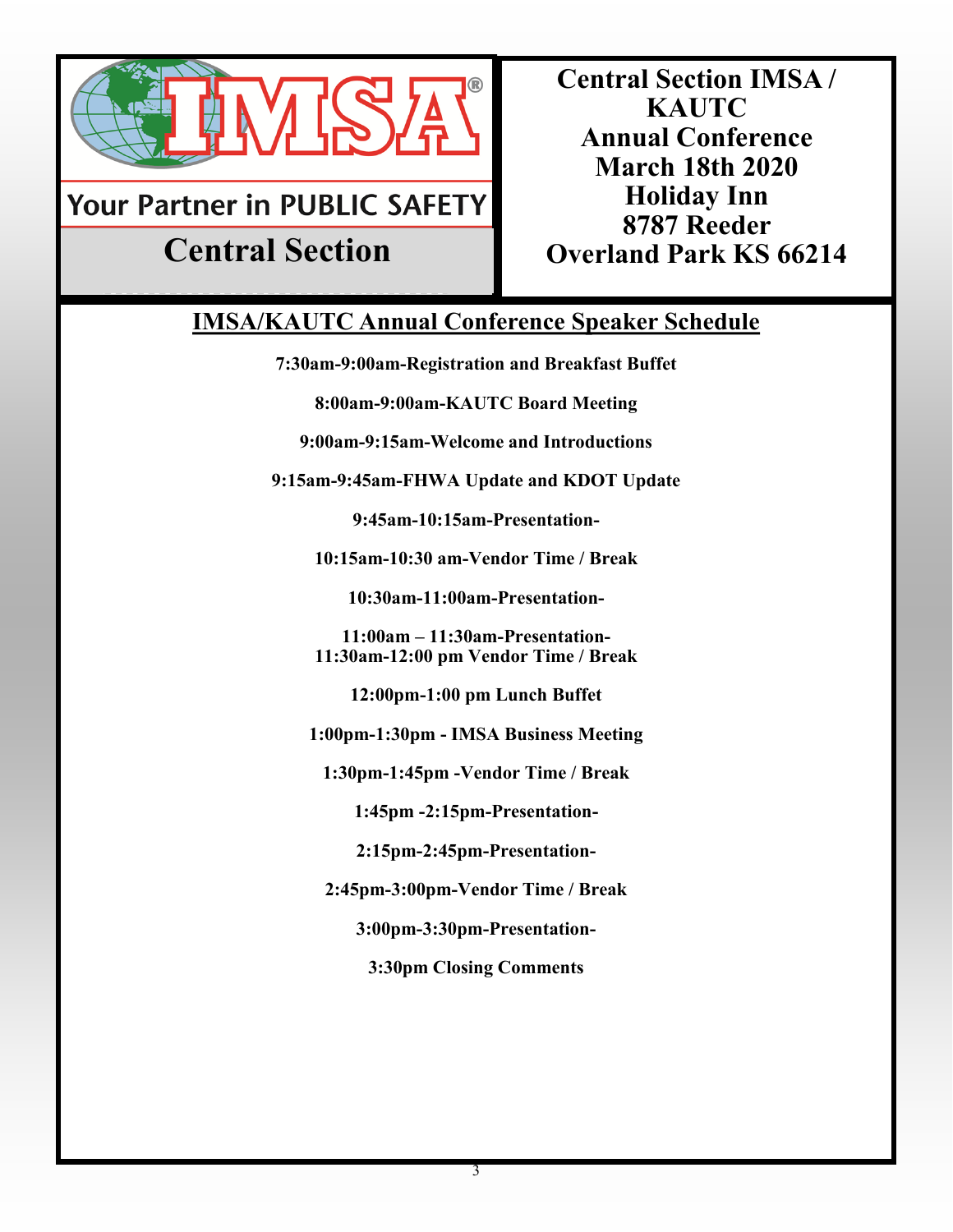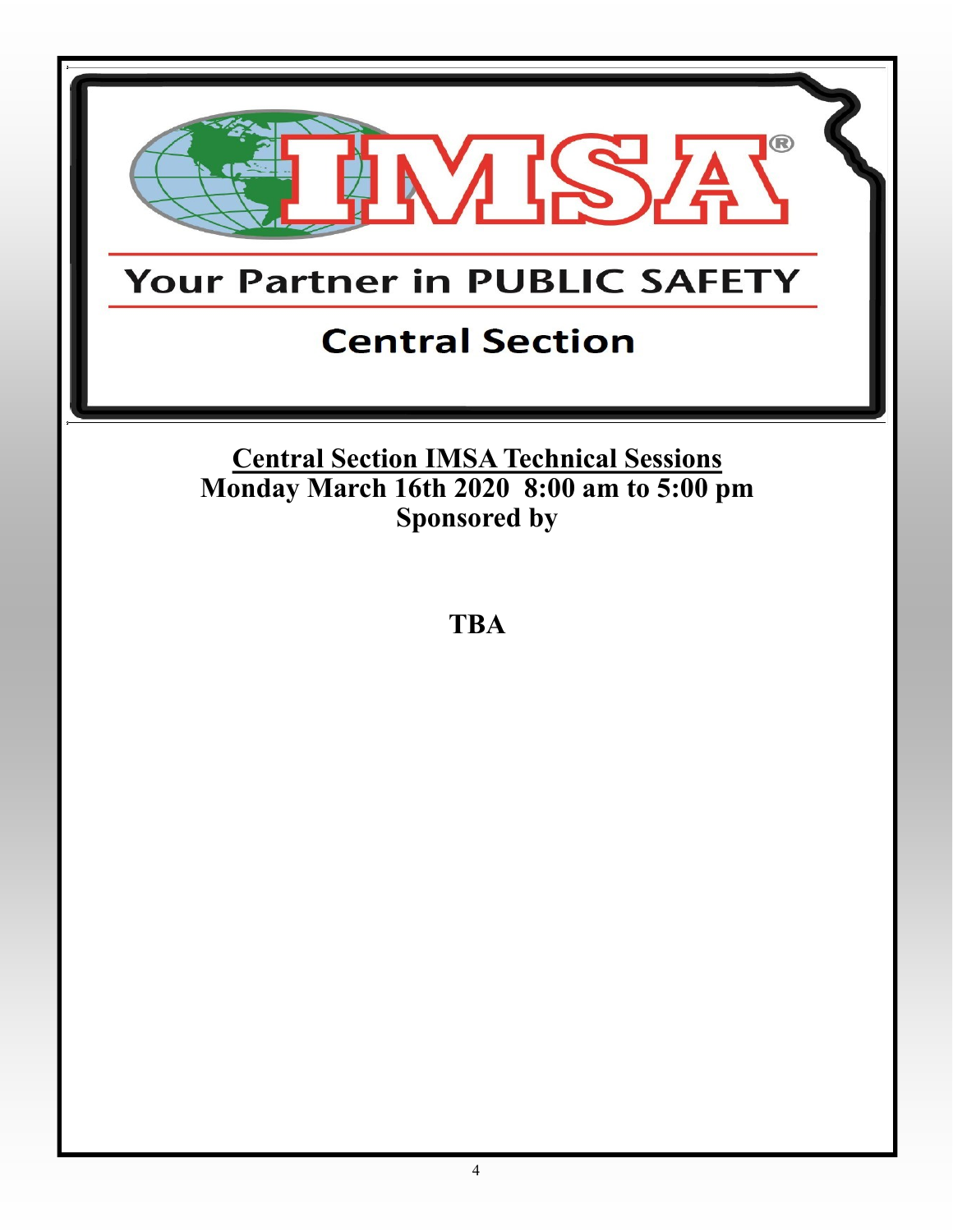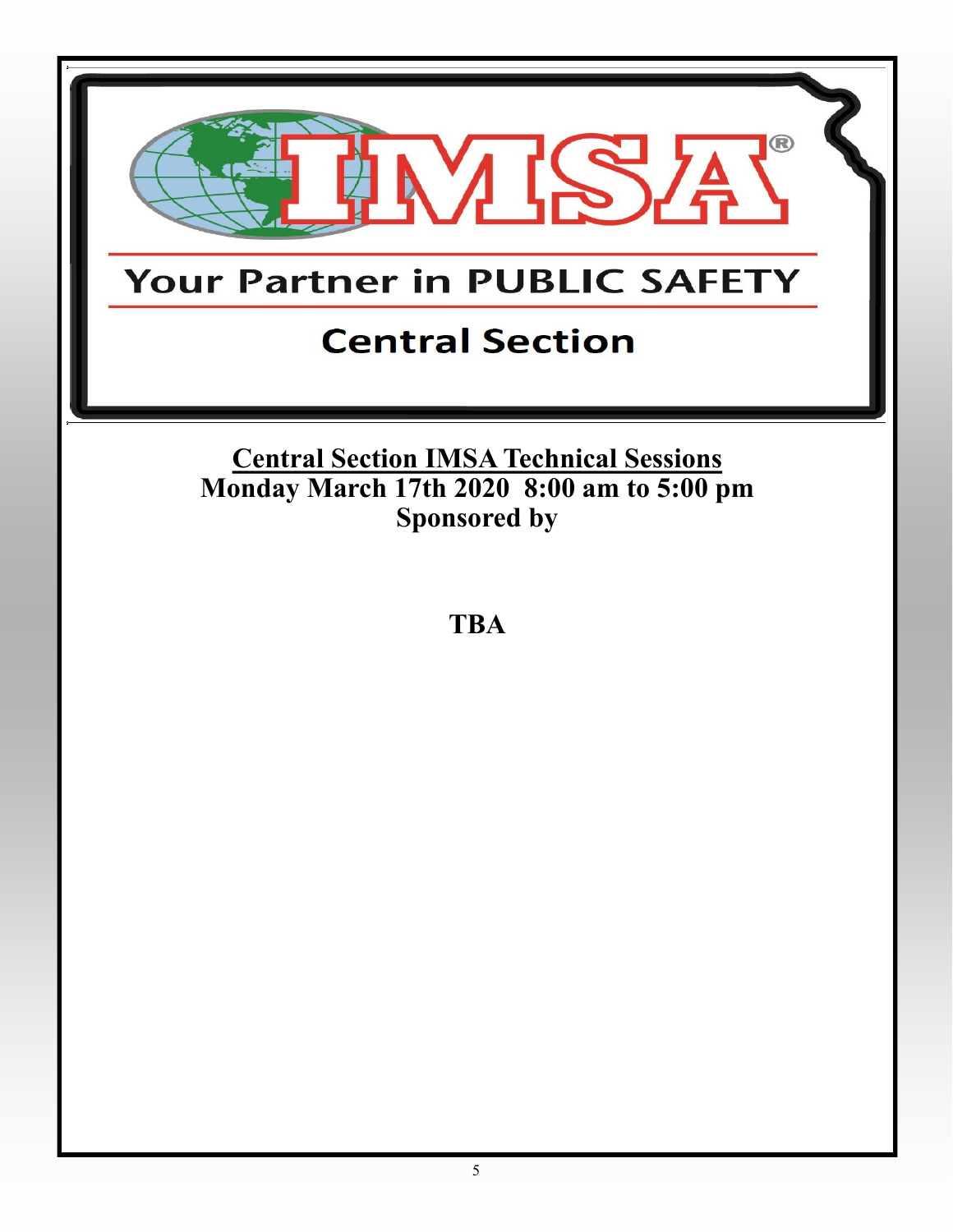